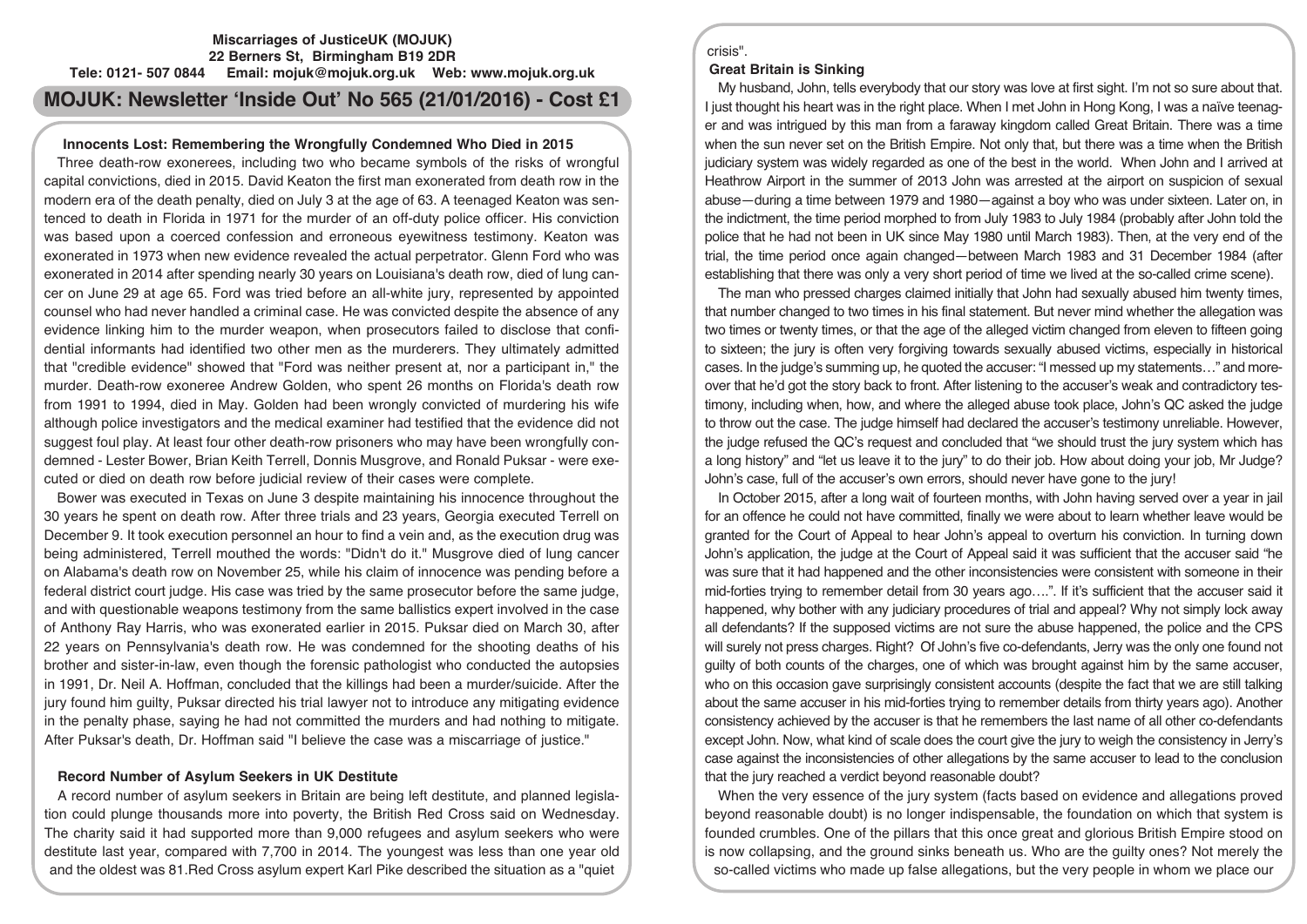trust: the police, the CPS, the judges, the jury, and the system itself. They are all failing us. **Andy Burnham Calls for G4S to be Stripped of Youth Prisons Contract**

*Eric Allison & Simon Hattenstone, Guardian:* The shadow home secretary, Andy Burnham, has called for G4S to be stripped of its contract to run children's prisons after seven members of staff were suspended following abuse claims at a youth offenders institution. Burnham has also called for a wideranging review of all the company's contracts within the criminal justice system to be led by the home secretary and justice secretary. An investigation by BBC's Panorama, aired on Monday 11/01/2016, featured footage taken by an undercover reporter working as a guard at Medway secure training centre (STC), Kent, which holds children aged between 12 and 18. The Panorama reporter witnessed scenes of children being assaulted by guards and using restraint techniques unnecessarily. In one instance, a child tells staff who are squeezing his windpipe that he cannot breathe. "What shocks me is that we've heard these things time and again, and every time we've had bland assurance from G4S it won't happen again and yet it just carries on the same," Burnham told the Guardian. In 2004, 15 yearold Gareth Myatt died after being restrained by three adult guards at Rainsbrook STC, operated by G4S, the world's largest security firm. The teenager, who who was 4ft 10in tall and weighed six-and-ahalf stone, was restrained after complaining that he had wrongly been locked in his room as a punishment for failing to clean a sandwich toaster that he said other children had used.

G4S currently runs England's three STCs – Medway, Oakhill in Milton Keynes and Rainsbrook in Northamptonshire. Following a damning inspection report on Rainsbrook last year, the contract to run Rainsbrook was taken away from G4S in September, although the company is in place until May this year when MTCNovo will take over. The Youth Justice Board also announced in September that G4S had won the contract to operate Medway STC for another five years. G4S said it could win only one of the two STCs under the procurement process. The inspection at Rainsbrook found children had been subjected to degrading treatment and racist comments from staff. Inspectors said some staff took drugs while on duty, colluded with detainees and behaved "extremely inappropriately" with young people, causing distress and humiliation. Six members of staff were dismissed. In 2014, following a Guardian investigation, 14 children who had been unlawfully restrained in STCs run by G4S and Serco were awarded damages amounting to £100,000. Neither company admitted liability, but paid two thirds of the damages. The remaining third was paid by the YJB. On Friday 08/01/2016, G4S announced that seven members of staff at Medway had been suspended following the allegations made by Panorama.

Burnham told the Guardian: "This is first and foremost a matter for Kent police, although it is incumbent on the home secretary to ensure that they have all support and resources they need to cary out. Given that this looks like institutional failure on behalf of G4s, it needs to be a far reaching investigation that doesn't just concentrate on the individuals concerned but also looks at what was done by those in managerial positions. But more broadly it raises very serious questions for the government to answer. If these allegations prove to be true, then an immediate arrangement must be made for G4S to be stripped of this contract ... Given that this company in particular has been drinking in the last-chance saloon when it comes to government contracts, this feels like a failure too far.."

Paul Cook, the managing director for G4S children's services, said: "We are treating the allegations with the utmost gravity and have taken immediate action to suspend a number of staff members who are alleged to have conducted themselves in a manner which is not in line with our standards. We take any allegations of unacceptable or inappropriate behaviour extremely seriously and are giving our full support and cooperation to the local authority designated officer for safeguarding children and the police as the investigation moves for-

ward." The YJB said no more children would be sent to Medway while the investigation was ongoing.

**UK Surveillance Law Threatens Freedom of Expression** *UN Human Rights Council* United Nations human rights experts have called for a comprehensive review of the United Kingdom's draft Investigatory Powers bill, warning that if adopted in its present form it could threaten the rights to freedoms of expression and association both inside and outside the country. The legislation, currently being examined by the Joint Parliamentary Committee, aims to unify the various regulations governing how UK surveillance agencies, police and other authorities can monitor suspects. Special Rapporteur on freedom of expression David Kaye, Special Rapporteur on freedom of peaceful assembly and of association Maina Kiai, and Special Rapporteur on human rights defenders Michel Forst expressed serious concerns about several provisions of the draft Bill. They cited excessively broad definitions and disproportionate procedures to authorize surveillance, including mass surveillance, and data retention without adequate independent oversight and transparency.

"The lack of transparency could prevent individuals from ever knowing they are subject to such surveillance," the experts noted in a six-page submission to the Parliamentary Committee. "This will ultimately stifle fundamental freedoms and exert a deterrent effect on the legitimate exercise of these rights and the work of civil society and human rights defenders." Stressing the potential for human rights violations, they called for a comprehensive review of the draft bill "to ensure its compliance with international human rights law and standards." UN rapporteurs, serving in an independent capacity, are appointed by the Geneva-based UN Human Rights Council, to whom they report back.

**CPS Lacks Empathy With Crime Victims and Witnesses** *Owen Bowcott, Guardian* Letters the Crown Prosecution Service sends to victims of crime often lack empathy and contain template paragraphs that sometimes fail to convey basic information, according to an official inspectorate report. The critical review found that victims are sometimes sent contradictory updates by different criminal justice agencies, causing them distress and confusion. According to HM Crown Prosecution Service Inspectorate, the quality of correspondence with victims was inconsistent. "Template paragraphs are used in correspondence [sent by the CPS's victim communication and liaison scheme]," the report found. These may make the job of putting letters together quicker and easier, but that is at a cost. Too many letters lack empathy because of their use." Some letters "still failed to inform the victim of their right to seek a review of the decision not to prosecute" and most "failed to provide details of sources of support for victims of domestic abuse".

The inspectorate also said face-to-face communication with victims at court was inconsistent, and that CPS staff cuts had put a strain on prosecutors' ability to meet victims and witnesses before they are called to give evidence. The withdrawal of CPS para-legal officers from the crown court has made witness liaison work more difficult and there are insufficient victim liaison officers, the report noted. "Receiving two letters delivering the same message can cause the victim some confusion," the inspectorate said. "Especially as a number of them do not understand the difference between the different criminal justice agencies they encounter. Occasionally the victim is sent letters giving two different outcomes to the case, or inconsistent information," it added, because witness care units "do not always have access to, or are not copied into" victim care liaison unit letters. Different messages can understandably cause the victim some distress or confusion, and result in lack of confidence in the criminal justice system. Furthermore, given the financial con-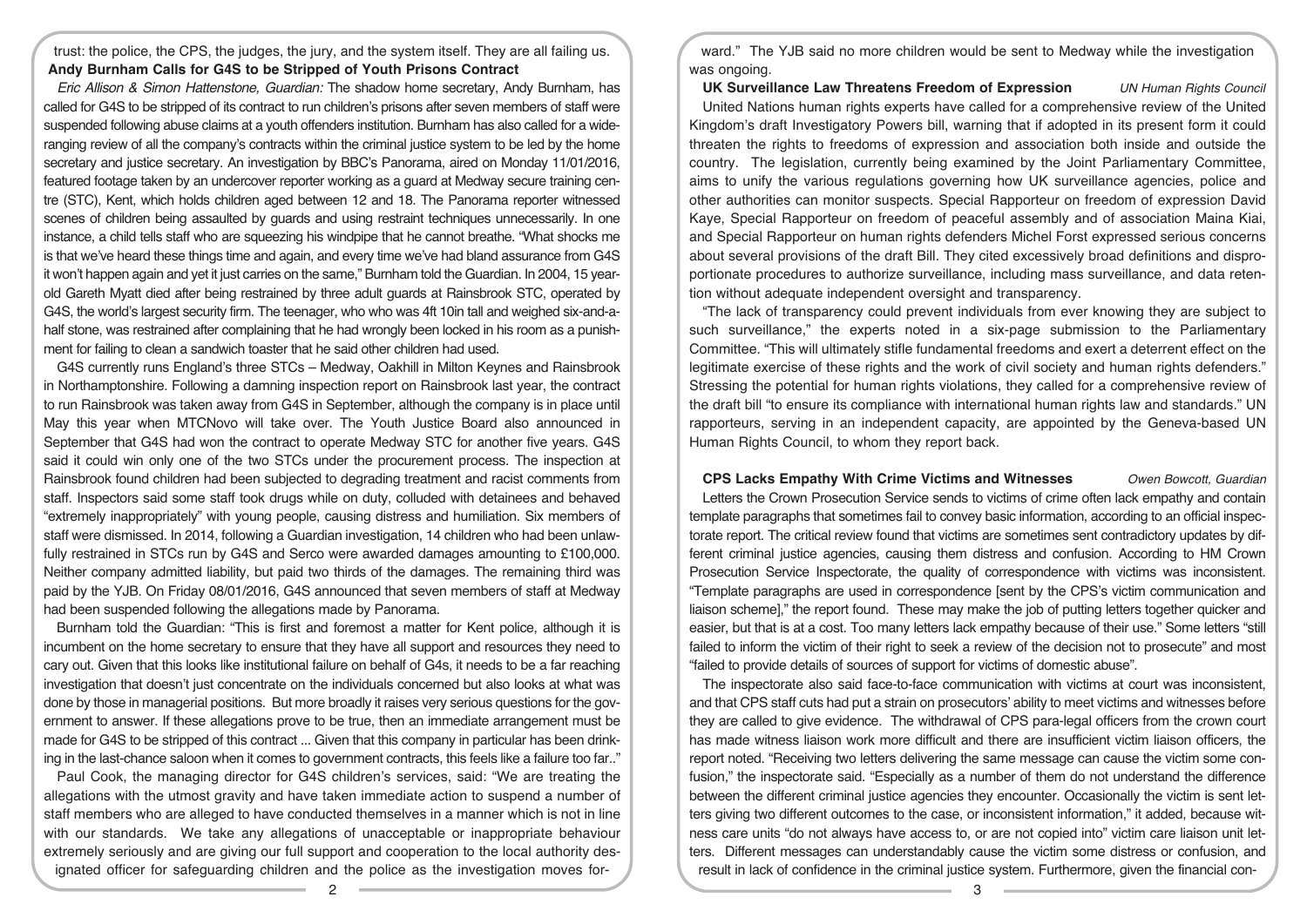straints on both agencies, it is wasteful on resources to duplicate work."

Responding to the report, the crown's chief prosecutor, Martin Goldman, said: "As the inspectors acknowledge in their report, our national performance data shows a markedly different picture from the small sample in the report - 80% of letters to victims due to reach them within one day meet the target and this increases to 89% of letters due to reach victims within five days. Last year a survey showed that two-thirds of victims and three-quarters of witnesses were satisfied or very satisfied with the service they received from the CPS. We agree with the inspector that victims and witnesses play a vital role, which is why we are committed to delivering a high quality service … and supporting them throughout their case. Over the last few years we have introduced a number of initiatives to improve our service to victims, including the creation of dedicated professional victim liaison teams, the victim right to review scheme and a victim complaint procedure. We had also decided to put more staff in crown courts to make sure victims and witnesses are properly supported, and there will soon be 350 para-legal staff and managers in crown courts across England and Wales."

#### **¼ Million Netflix Viewers Sign Petition**

Making a Murderer, Netflix's first documentary series, which follows the Wisconsin trials of Steven Avery and his nephew, and was filmed over ten years, has inspired 275,000 viewers to sign a petition calling on President Obama to overturn the convictions. Avery was convicted of the murder of 25-year-old photographer, Theresa Halbach in 2005, shortly after he was released from an 18-year sentence for a 1985 rape he did not commit. The hit show follows HBO's series The Jinx and the podcast Serial. Writing in the Independent this week, Ian Burrell reported British legal experts' concerns that a lack of access to case files and court transcripts hinders similar media projects on suspected UK miscarriages of justice. "Lawyers and journalists have been asleep at the wheel and allowed the British system to become secret," said Emily Bolton, of the Centre for Criminal Appeals. "These programmes put people in the shoes of the criminal defendant." But Louise Shorter, former producer on BBC's Rough Justice before setting up Inside Justice, said programmes could still be made and public interest in such stories never waned. She is currently involved in the making of The Station. According to a BBC press release, the programme will "interweave layers of unfolding narrative, telling the past tense story of [a] crime along with the present tense investigation". "It's going to be reviewing a case not a million miles away from the programmes you are talking about," hinted Ms Shorter

### **Rewrite Rules Governing Fitness to Stand Trial, Says Law Commission**

*Owen Bowcott, Guardian:* Regulations governing when a defendant is unfit to stand trial are antiquated and should be replaced by a simpler test that assesses their decision-making capacity, the Law Commission has recommended. The call for reform comes after the political row over whether or not the Labour peer Lord Janner was fit to plead to historical child abuse charges because of his medical condition. Janner, who was said to have degenerative dementia, died shortly before Christmas. A court is due to rule formally later this week on whether a so-called "trial of the facts" without the accused's participation should be discontinued following his death.

The Law Commission report, which does not refer to Janner's case, says that the procedure for assessing whether a defendant is fit to plead dates back to a common law case called Pritchard in 1836. It requires the accused to be able to understand the charge, decide whether to plead quilty or not, exercise their right to challenge jurors, instruct lawyers, follow the proceedings and give evidence in their own defence.

The Law Commission says the existing test focuses too heavily on intellectual abilities and fails to take into account aspects of mental illness and other conditions that might interfere with the defendant's capacity to engage in the trial process. It says the test should focus instead on whether the defendant can play an effective role in their defence or whether they may be seriously impeded because of delusions or severe mood disorders. The ability to challenge a juror, it proposes, should not be a specific test nor should there be a "diagnostic threshold" as part of the examination.

Prof David Ormerod QC, the law commissioner for criminal law and procedure, said: "It is in the interests of justice that defendants who can play a meaningful and effective part in their trial should have the opportunity for a full trial. "The current rules for defining 'unfitness' were formulated in 1836, and how the courts deal with vulnerable defendants who are unfit fails to achieve just outcomes. Our reforms would modernise the law to bring unfitness to plead into line with current psychiatric thinking, making it more effective, accessible and fair for vulnerable defendants and victims, and providing greater protection for the public. It is extraordinary that the unfitness to plead procedure is not currently available in the magistrates' and youth courts, where some of the most vulnerable defendants in the criminal justice system can be found. Extending our reforms throughout the courts system would ensure that young people are no longer treated less fairly than adults."

## **Prisons and Secure Training Centres: Safety**

Michael Gove: The safety and welfare of all those in custody is vital, so we take seriously all reports of the mistreatment of those in our care. On 8 January, the BBC and other media outlets reported allegations of verbal and physical abuse directed towards young people detained at Medway secure training centre, an establishment managed by G4S. The allegations arise from an undercover investigation for a "Panorama" programme which will be broadcast this evening. It must be stressed that investigative reporting is vital to keeping government honest, and I am grateful to the BBC for the work it has undertaken. We must treat these allegations with the utmost seriousness. Kent police and the Medway child protection team are now investigating matters on the basis of information shared with them by the BBC, and the police will decide in due course whether criminal charges should be brought.

It would be inappropriate for me to comment further on the specific allegations while these investigations are under way, but I can assure the House that my Department and the Youth Justice Board—under the determined leadership of my right hon. and noble Friend Lord McNally —will do everything we can to assist the police and the local council. Our immediate priority has been to make sure that the young people in custody at Medway are safe, which is why Her Majesty's inspectorate of prisons and Ofsted visited the secure training centre this morning. They are meeting representatives of G4S, Medway council and the Youth Justice Board to ensure that all necessary action is being taken to ensure the wellbeing of young people at the centre. Inspectors will speak directly to the young people detained at Medway to satisfy themselves that everything is being done to ensure that people are safe. I will also be meeting G4S this week to discuss the allegations and to review its response.

I am under no illusions about the fact that our system of youth justice needs reform. Although youth offending is down, recidivism rates are high, and the care and supervision of young offenders in custody is not good enough. That is why I asked Charlie Taylor, the former chief executive of the National College for Teaching and Leadership, to conduct a review of youth justice. He will report back later this year with recommendations on how to improve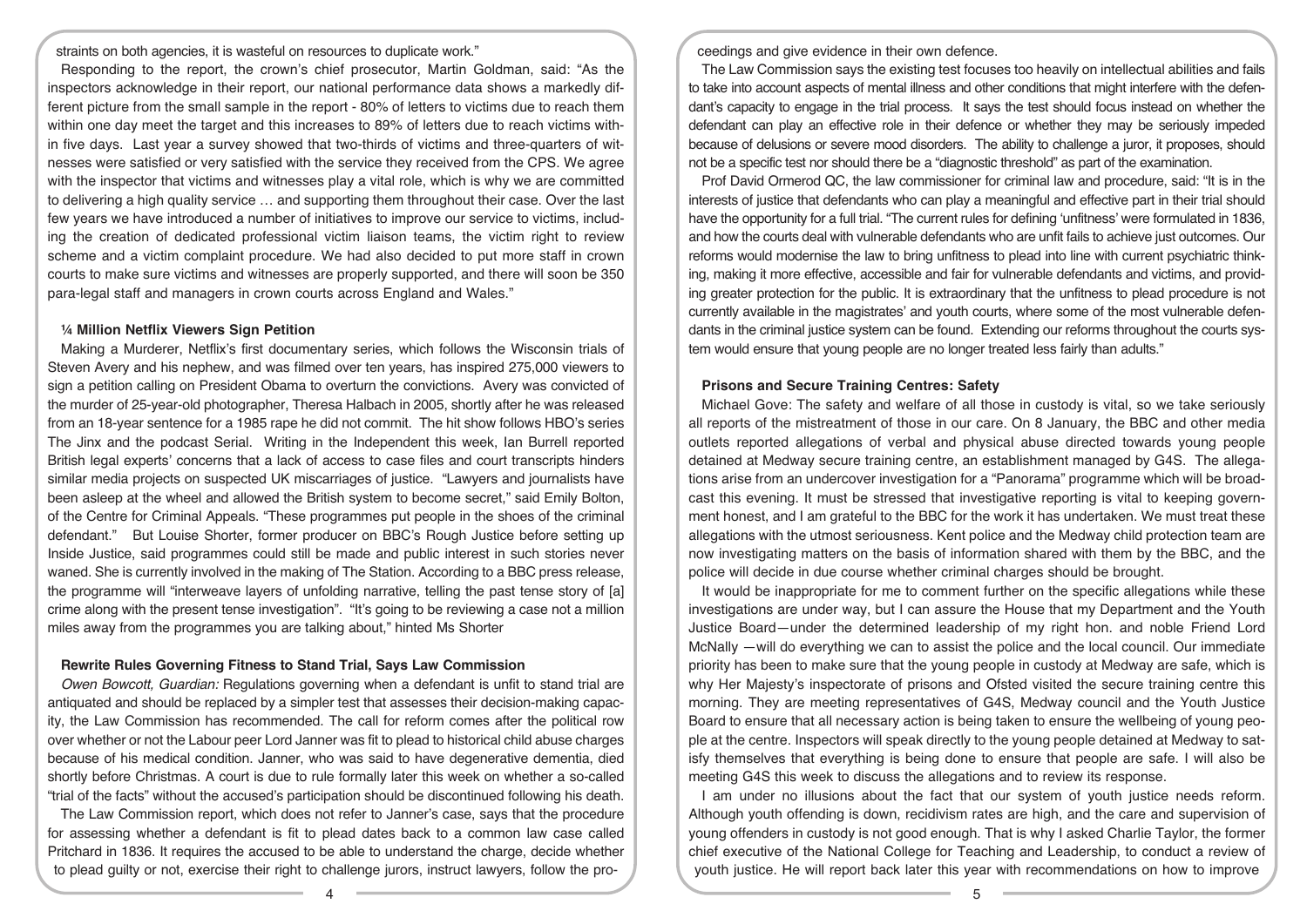the treatment of young people in our care. But it is not just youth justice that needs reform. We need to bring change to our whole prison estate. There is much more to do to ensure that our prisons are places of decency, hope and rehabilitation. Violence in prisons has increased in recent years. The nature of offenders currently in custody and the widespread availability of new psychoactive substances have both contributed to making prisons less safe. There is no single, simple solution to the problems we face, but we are determined to make progress. We are trialling the use of body-worn cameras and training sniffer dogs to detect new psychoactive substances. We have made it an offence to smuggle so-called legal highs into prison, but ultimately the only way to reduce violence in our prisons is to give governors and all those who work in prisons the tools necessary more effectively to reform and rehabilitate offenders. That is the Government's mission and one I am determined to see through.

Andy Slaughter: Thank you, Mr Speaker, for granting this urgent question on a most serious and troubling topic involving the mistreatment of children in custody. I am sure the Secretary of State and the whole Government take their responsibilities seriously, not least their duty of care under the Children Act 2004. I am grateful for the steps that have already been taken, which the Secretary of State mentioned, but perhaps he could have met G4S sooner, as I am sure the Government have had some notice. Perhaps he will tell us when he first had notice of these allegations.

As the Secretary of State said, these are serious allegations involving seven members of staff at Medway secure training centre. I also put on record my thanks to the BBC "Panorama" programme for bringing these matters to light. The allegations involve matters such as slapping a teenager several times in the head; using restraint techniques; squeezing a teenager's windpipe so as to cause problems in breathing; boasting of mistreating young people, including using a fork to stab one in the leg; equally seriously, the concealing of behaviour by deliberately doing it outside the sight of CCTV cameras; and covering up violent incidents to avoid investigation and the possibility of sanctions against G4S. Deborah Coles, director of the charity INQUEST, has said that in any other setting the treatment "would be child abuse" and that "this points to a lack of accountability and culture of impunity."

Adding to the seriousness of this situation, it is clear that these allegations have come to light only following the investigative journalism the Secretary of State mentioned, rather than following any monitoring or oversight from the Youth Justice Board or Ministry of Justice. Perhaps he would say what the Youth Justice Board monitors have been doing, as they are supposed to be an essential protection in these circumstances. Will the Secretary of State confirm that a full independent investigation of the circumstances of the abuse will take place and that this will not be swept under the carpet or blamed on a few rogue officers? Any culpability or negligence by G4S management must be exposed. We must also be told whether the Ministry of Justice knew about the alleged abuse before the story was broken by journalists. If it didn't know, why didn't it know? Sadly, this is only the latest in a long line of failures and mismanagement from G4S. In addition to inspection reports at Oakwood prison and the removal of the contract for Rainsbrook STC last September, there have been investigations into a number of deaths in custody or detention, including those of Gareth Myatt and Jimmy Mubenga. There was a debate in the House last week on the appalling healthcare at G4S-run Yarl's Wood immigration detention centre. The Secretary of State may wish to confirm that the Serious Fraud Office is still investigating G4S over fraud in the prisoners tagging contract. Given the concerns raised over many years and in many areas about G4S, we urge the MOJ to review all its contracts with that company to see whether it is fit and proper to manage major public contracts. In the meantime it is our belief

that G4S should not be considered for bidding for other Government contracts. Can the Secretary of State give me those assurances today?

There are serious questions—I think the Secretary of State acknowledged this—that go beyond G4S. We have to see this in the wider context of a rise in violence in prisons. Figures show that 186 prisoners took their own lives over the 23-month period to September 2015, which means that, over the last two years, on average, a prisoner has taken their own life every four days. Last Friday, the outgoing chief inspector of prisons told "Newsnight" that there were more murders and suicides than there had been in 10 years. We need a cultural shift across the entire secure estate. To begin that process, we ask that today the Government take immediate action to put all G4S-run prisons, STCs and detention centres into special measures to assess the safety and competence of their operation. The Secretary of State has powers under the Criminal Justice and Public Order Act 1994 to intervene in contracted-out STCs. We urge him to do so and to put in management teams alongside existing staff, particularly those with experience of working with vulnerable children. It is clear that the measures currently in place are not working. It remains for the Secretary of State, who has said that he wishes to reform our prisons, to take action now.

Michael Gove: I am grateful to the hon. Gentleman for raising these questions in a serious and sombre way. He is absolutely right to say that the allegations involve children and that we have a duty of care towards them. We must ensure that those who are in our care are treated appropriately and responsibly. "Panorama" informed the local authority on 30 December and appropriate steps were taken by the local authority to ensure that an investigation could be initiated. Of course, Kent police were also informed at the same time, and because a police investigation is necessarily taking place, we have to respect due process.

The hon. Gentleman is absolutely right to say that the allegations that he has listed are very serious, but they are allegations, and it is important that we give G4S and those involved the appropriate time and space to respond in a way that is congruent with the seriousness of the allegations. It is because I take the allegations seriously that I do not want to rush to judgment or do anything that could be used to enable those who might be guilty of serious offences to wriggle off the hook.

I had the opportunity to meet the editor of "Panorama", as well as the programme's producer and the director who was responsible for this investigation, on the eve of the publication of the allegations in The Times and elsewhere on 8 January. It was as a result of that conversation that I had discussions with members of the Youth Justice Board and that we took the steps that I outlined earlier in my statement. It was also as result of that conversation that the roles of the YJB monitor and of Barnardo's, which also visits the establishment, were enhanced to ensure that the safety of the children at that centre could be guaranteed to the best of our ability. The hon. Gentleman is absolutely right to say that G4S has, in a number of other ways, at times in the past, let the Ministry of Justice and those in our care down.

It is also important to stress, however, that there are other institutions run by G4S that continue to do a good job, and it would be quite wrong to make a blanket allegation against the organisation of the kind that I know the hon. Gentleman did not make but that others might be tempted to. The hon. Gentleman was also right to make reference to the remarks of the outgoing chief inspector, Nick Hardwick. I thank Nick Hardwick for the superb work he has done. His candour and honesty in that role serve only to underline the scale of what we have to do to ensure that children and young people in custody and everyone else in prison are in a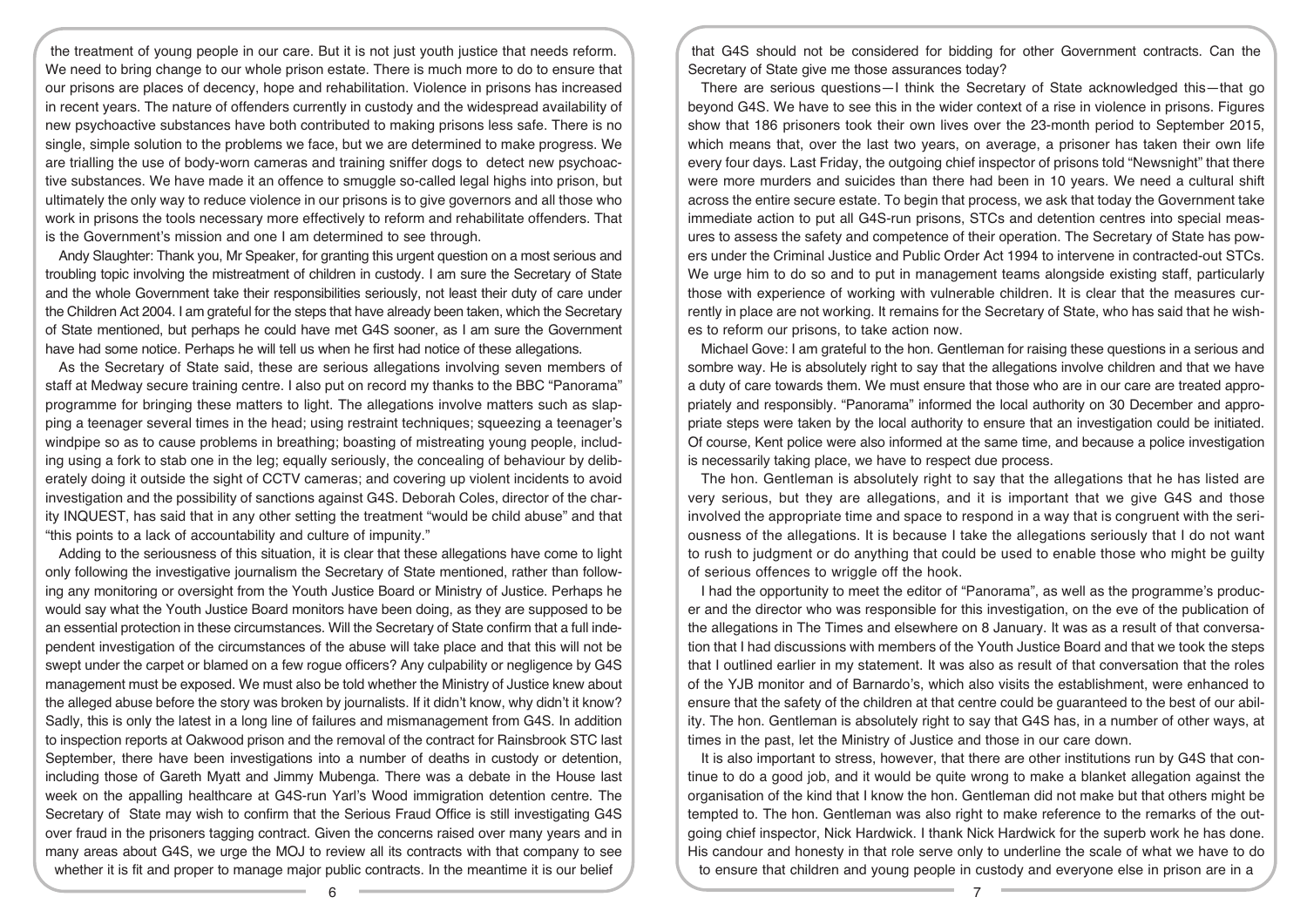safe and decent environment, and nothing will stop us making sure that safety and decency are at the forefront of the changes that we bring to our prison and secure training centre estate.

## **Rights of Accused – Interception of Mail from Legal Representatives**

Andy Slaughter: To ask Michael Gove, what discussions he has had with the Home Secretary on proposed legislative steps to protect legally privileged communications from surveillance.

Andrew Selous: Policy responsibility for this area lies with the Home Office. The National Offender Management Service (NOMS) has powers to intercept prisoners' communications in specific circumstances. Section 4(4) of the Regulation of Investigatory Powers Act 2000 (RIPA) provides that the interception of communications in prisons is authorized where the conduct is in exercise of a power conferred by the Prison Rules. The Prison Rules allow for interception of a prisoner's communications if it is necessary on certain specified grounds and proportionate to what is sought to be achieved. The Prison Rules do not permit interception of a prisoner's communication with the prisoner's legal adviser, unless the governor of the prison has reasonable cause to believe that the communication is being made with the intention of furthering a criminal purpose and unless authorized by the Chief Executive Officer of NOMS; the director responsible for the national operational services of NOMS; or the duty director of NOMS.

# **Set Up Online Courtrooms to Cut Lawyers Out of Legal Process**

*David Barrett, Telegraph:* A new "online court" should be created to cut lawyers and even judges out of civil hearings with a value of up to £25,000, a major new report has recommended. The study, commissioned by Lord Thomas of Cwmgiedd, the Lord Chief Justice, said hearings should take place in cyberspace to free courts from the "stranglehold of paper". The "revolutionary" proposals would see administrative "case officers" making decisions on the bulk of applications, with only the serious and most contentious applications going before a judge.

Lord Justice Briggs, a Court of Appeal judge who wrote the report, said most hearings would be "largely automated" and "interactive" using the internet, including video-conferencing technology and conference calls where possible. Cases would only move into a traditional court room where "complexity or other relevant considerations" made it necessary, he added. "I consider that there is a clear and pressing need to use the opportunity presented by the digitising of the civil courts to create for the first time a court – the Online Court (OC) - for litigants to be enabled to have effective access to justice without lawyers. I regard a general value ceiling of £25,000 as a sensible first steady-state ambition for the OC, even if it is necessary to build up to it in stages, and by no means ruling out the possibility of increased jurisdiction if the concept proves to be a success." He added: "It is now technically possible to free the courts from the constraints of storing, transmitting and communicating information on paper."

The report went on: "Modern IT would enable court users to issue a claim without the assistance of lawyers by accessing online software." The judge acknowledged that the concept of a paperless court among those familiar with the legal system's current archaic practices required "suspension of disbelief". The civil courts deal with non-criminal matters such as financial disputes and damages claims. It also covers family law such as divorce and child custody but the review said these would be excluded from reforms. Most of the work in civil courts would be done by non-judges, said the report. "Case officers will need training and experience appropriate to their particular functions, and active judicial supervision of their discharge of all functions currently carried out by judges," it said. "Parties aggrieved by the decision of a

case officer should be entitled to have the decision re-considered by a judge." It also made other money-saving proposals for merging civil courts with other branches of the law, and looked at transferring more cases out of London.

Lord Thomas said: "The report is a timely contribution to the debate on the structure of the civil courts at a time of unprecedented change. We are facing considerable challenges but there are also many opportunities, above all with the prospect of digitising court processes. The time is ripe for reform, and it is in any event essential and unavoidable. This review will make a considerable contribution to that process and to the future shape of the civil courts." The 140-page study is open to consultation while Lord Justice Briggs carries out the next stage before coming up with final proposals.

# **IPCC Investigating Gwent Police Handling of Custody Incidents**

Investigations by the Independent Police Complaints Commission (IPCC) are under way into Gwent Police handling of detainees during a number of incidents which occurred in custody suites towards the end of last year. The five investigations involve incidents in September and November 2015 where people detained in police custody attempted to either self harm using a ligature or to covertly take concealed drugs or medication. Three of the detained people were subsequently taken to hospital from the custody suites at Ystrad Mynach and Newport, but none were seriously injured. The separate IPCC investigations follow referrals from Gwent Police. None of the detainees concerned have made a complaint.

The investigations are looking at a variety of factors, including: • The adequacy of searches carried out on the individuals taken into custody; • The adequacy of risk assessments conducted, and consideration of warning markers and police intelligence by custody staff; • The level of observations and checks the detainees were placed on, taking into account any previous history in custody; • Whether decisions and actions taken by officers and custody staff while the detainees were in their care were in accordance with policy and training.

IPCC Commissioner for Wales, Jan Williams, said: "Police have extensive guidelines to follow on custody practice, including around searching and risk assessments. While no complaints have arisen from these incidents and fortunately no-one was seriously injured, it is important that we investigate, to see whether there is any specific learning that could help make custody as safe as possible for both detainees and police staff in Gwent."

**Surrey Police Invoke Secrecy Laws to Withhold Documents** *Cahal, Milmo, Indpendent* Police are to invoke secrecy laws to seek to withhold dozens of documents relating to the possible murder of a Russian whistleblower living in Britain, who may have been poisoned on Moscow's orders, from the forthcoming inquest into his death. Alexander Perepilichnyy, 44, collapsed and died outside his luxury home on a gated Surrey estate in November 2012 after he had given evidence to Swiss prosecutors implicating Russian officials and mafia figures in a \$230m (£150m) tax fraud. His death was initially declared non-suspicious but traces of chemicals linked to a rare poison known to be used by Russian assassins were later found in his stomach.

The inquest to establish the cause of Mr Perepilichnyy's death, initially due to take place last May, has been long delayed while further tests were undertaken to try to establish whether a lethal extract from the plant Gelsemium elegans, found only certain parts of India and China, was used to murder the businessman as part of a claimed "reprisal killing" for exposing corruption at the heart of the Russian state. But Surrey Police, which declared in 2013 that it was satisfied there had been "no third-party involvement" in the Russian's death, has been accused of a "cover up" and "unac-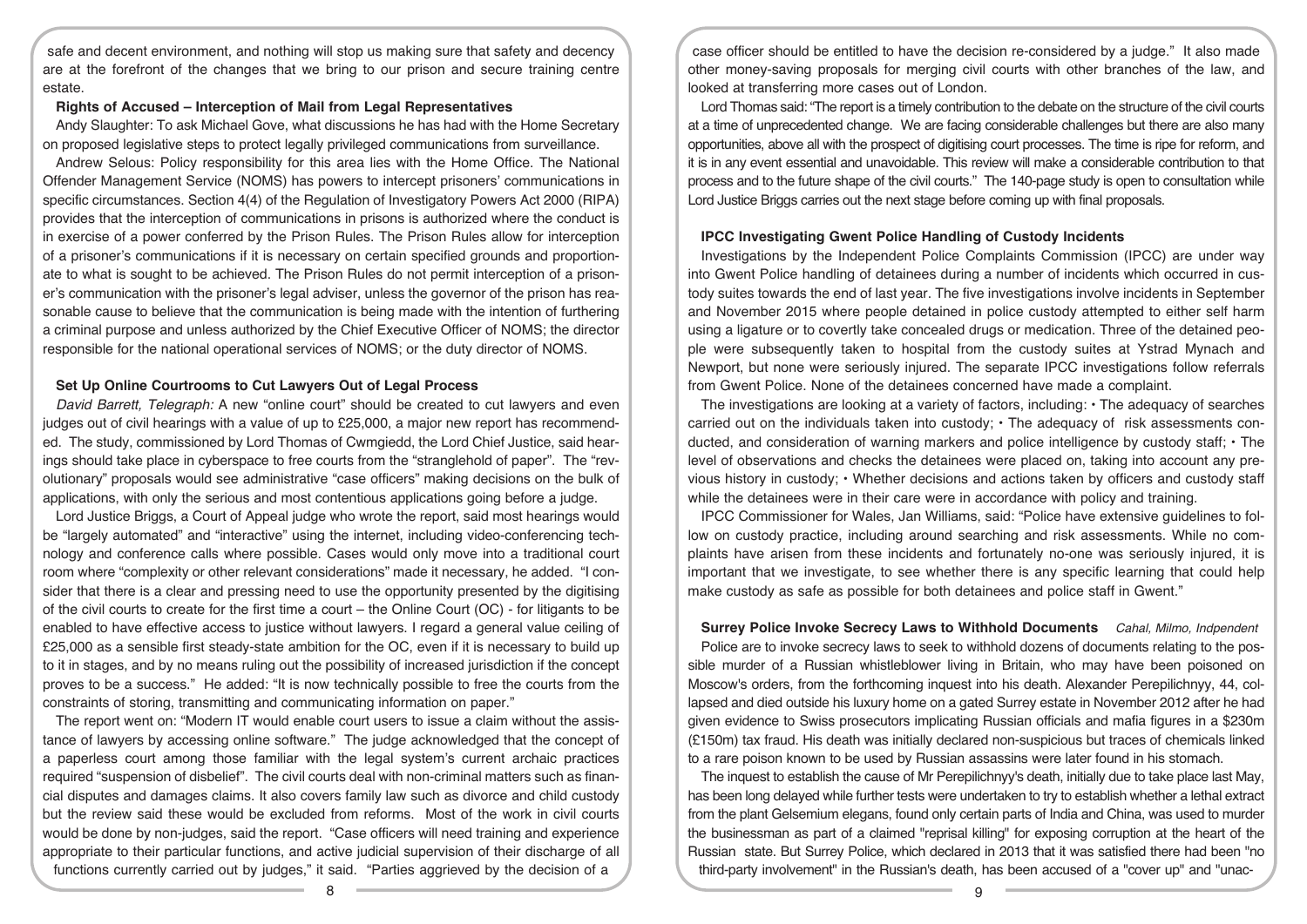ceptable" conduct after it told the coroner that it intends to apply to withhold up to 49 documents from a full inquest due next month under Public Interest Immunity (PII) legislation.

The PII rules, which are normally only invoked with the authorisation of either the Home or Foreign Secretaries, allow the authorities to apply to the courts or a coroner to keep material out of the public domain in legal proceedings where they fear its disclosure will damage national security or adversely affect Britain's international relations. PII has previously been invoked by the security services - MI5 and MI6 - to maintain operational secrecy, including protecting the identity of agents or informants. At a pre-inquest hearing in Woking it emerged that the Surrey force, which is likely to face strong criticism if it is proven that Mr Perepilichnyy did not die from natural causes such as a sudden heart attack, gave notice last week that it intends to invoke the PII rules - the first time it has signalled such a move concerning its investigation into the Russian's death. Geoffrey Robertson QC, acting for Hermitage Capital Management, a London-based investment company which was the victim of the alleged £150m money laundering fraud and was being helped by Mr Perepilichnyy, told the court that Surrey Police had shown "years of disrespect" with delays to the inquest proceedings. Describing the PII application as "extraordinary", he added: "There has been a cover up. This is the very first time that the police have raised the subject of a PII situation."

The claims were strongly contested by the police force, whose lawyers said officers had reasons for seeking the PII ruling which could not be disclosed in public and also denied that they were intending to ask for a private hearing with Senior Surrey Coroner Richard Travers to be held without a legally-required tape recording. Charlotte Ventham, for Surrey Police, told Mr Travers: "I cannot let it pass without comment that Surrey Police are somehow guilty of some sort of cover up of documents which you require to conduct your inquest or that we are urging upon this court some sort of unlawful procedure with regard to PII. "Both of these serious allegations are very firmly rebutted and refuted."

The court heard that the 49 documents, including four which have only come to light in recent days, related to material gathered by detectives and a number of reports compiled by investigators concerning the Perepilichnyy case, some of which may also be subject to legal protection governing communication between lawyers and their clients. Mr Robertson said the court should also be satisfied that police were not seeking to apply PII rules to "sensitive or private" information concerning Mr Perepilichnyy which might fall outside the interests of national security. The hitherto healthy investment manager had arrived in Britain in 2010 and came forward as a whistleblower in the Sergei Magnitsky affair - the Russian lawyer who died in custody after exposing a multi-million dollar fraud against Hermitage involving corrupt officials and a mafia money laundering network.

Mr Perepilichnyy took out life insurance policies worth £3.5m shortly before his death and reportedly said he had received death threats from Russia in connection with the case. Previous hearings have been told that circumstantial evidence exists to suggest that he may have been killed by or with the knowledge of the Russian internal security service - the FSB - because of the help he was giving to Hermitage and the Swiss authorities. The court heard that a further hearing will be held at the end of this month to decide on the PII request. Toxicology evidence on whether the substances found in the Mr Perepilichnyy's body can be firmly linked to Gelsemium is expected to be heard during the opening days of the inquest due in February.

*Explainer: Public Interest Immunity:* The principle in English justice that all sides in legal proceedings must disclose to each other any relevant evidence comes with an iron-clad exception known as Public Interest Immunity. PII is the procedure under which the public authorities - from the police to the security services to individual government departments - can apply to the

courts or a coroner to remove from a legal case material would be damaging on several narrow grounds, including endangering national security or international relations, if disclosed. In normal circumstances, police or prosecutors will be required to provide to a judge the material they seek to withhold and the reasons why it should remain secret. The judge can then decide whether to share that material with other parties (while ordering that it not be made public) or simply rule on whether the PII requirements are met. PII applications remain unusual but the authorities have in the past been successful in obtaining exceptions, which are often also authorised by a minister, for cases such as protecting a police or intelligence service informant.

### **Karykowski v. Poland Prus v. Poland Romaniuk v. Poland**

The cases concerned the regime in Polish prisons for detainees who were classified as dangerous. The applicants are Dariusz Karykowski, Kamil Prus and Tomasz Romaniuk, three Polish nationals who were born in 1966, 1987 and 1985, respectively. Mr Karykowski is serving a three-year-and-six month prison sentence in Stargard Szczeciński (Poland) for uttering threats. Mr Prus is serving a cumulative sentence in Lublin (Poland) for four criminal convictions, including battery and robbery. Mr Romaniuk is serving a 12-year prison sentence in Sokołów Podlaski (Poland) for battery and attempted murder.

The first two applicants, Mr Karykowski and Mr Prus, were each classified as dangerous prisoners for approximately five months because the prison authorities considered that, as leaders of prison protests, it was necessary to isolate them. Mr Karykowski was placed under the regime from September 2011 following a search of his cell during which a letter was found with his signature voicing criticism of proposed legislative changes. Mr Prus was placed under the regime from November 2010 when he, along with other prisoners, had refused to eat breakfast. The third applicant, Mr Romaniuk, was classified as a dangerous prisoner from the moment when he was remanded in custody in April 2009 on account of the fact that he had been charged with numerous violent offences. The measure was applied for three years until March 2012 when the authorities considered that he no longer posed a danger to security. Relying on Article 3 (prohibition of inhuman or degrading treatment), all three applicants complained about the special high-security measures to which they had been subjected during their classification as dangerous detainees, namely their solitary confinement, their isolation from their families, the outside world and other detainees, their shackling (handcuffs and fetters joined together with chains) whenever they were taken out of their cells, the routine daily strip searches and constant monitoring of their cells and sanitary facilities via closed-circuit television.

Violation of Article 3 – in all three cases:Just satisfaction: EUR 5,000 to Mr Karykowski, EUR 3,000 to Mr Prus and EUR 8,000 to Mr Romaniuk in respect of non-pecuniary damage, and EUR 327 to Mr Romaniuk in respect of costs and expenses

#### **Boacă and Others v. Romania (no. 40355/11)**

The applicants are seven Romanian nationals, born between 1956 and 1993, who live in Clejani (Romania), except for Tănțica Boacă who lives in Bucharest. They are of Roma origin. The case concerned their complaint that three of them and a family member, deceased in the meantime, had been victims of police brutality. According to their submissions, three of the applicants, who are brothers, were attacked by a group of 50 villagers when they went to the local police station on 30 March 2006 to report an assault against the wife of one of them. Their father, I.B., joined the scene when he heard the noise. The applicants submit that later on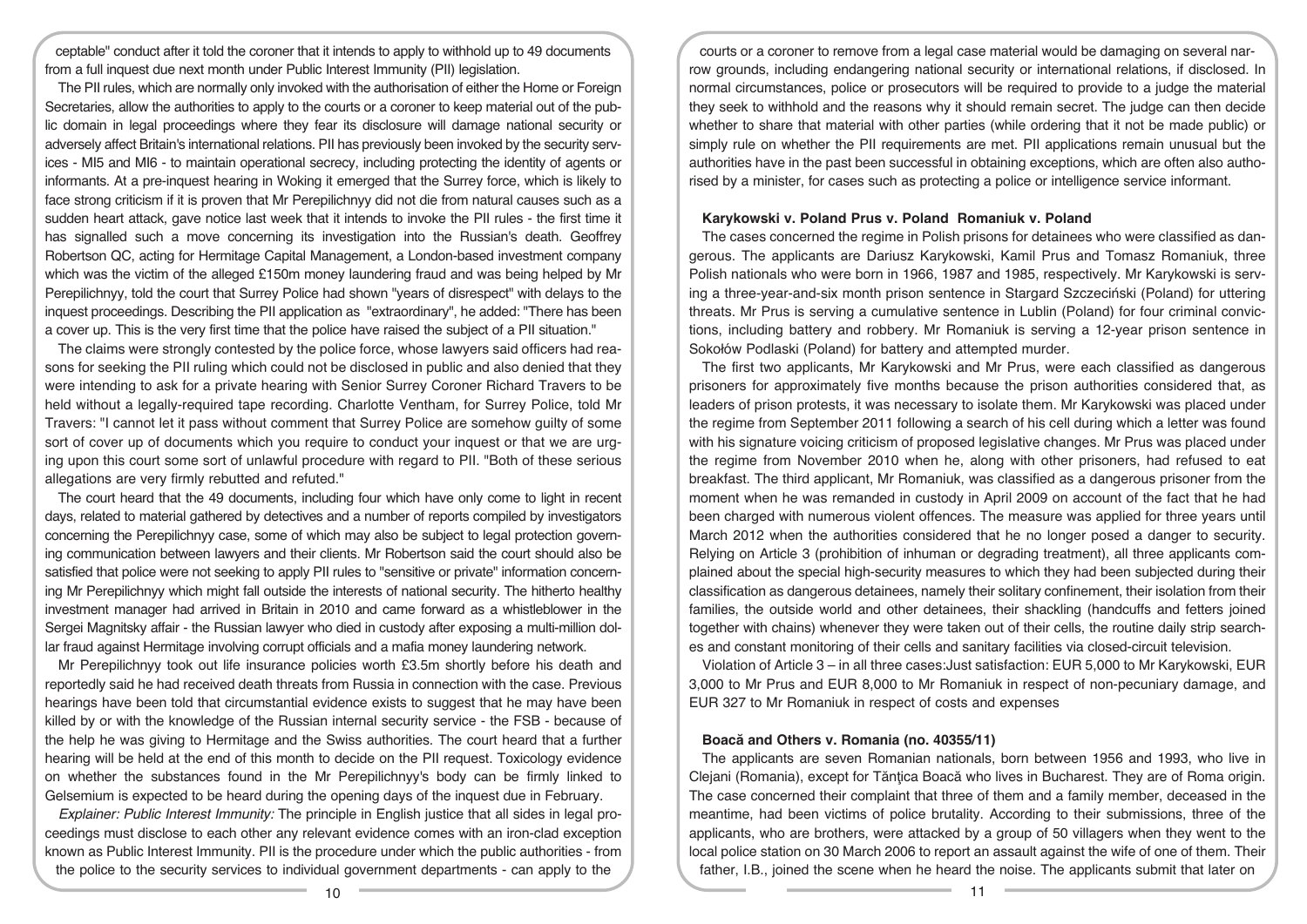the same day two police officers, together with colleagues of a rapid intervention squad, arrived at I.B.'s home to take him into custody. Without producing a search warrant they took him and two family members to the police station. His three sons were later apprehended in the street by ten masked police officers who took them to the police station as well.

On both occasions the police called the applicants and/or their family members "wretched, disgraceful gypsies". At the police station, I.B. was beaten up by police officers, who kicked him in the ribs and punched him, until he lost consciousness. Later, his three sons were also hit by several police officers. Eventually I.B. was allowed to leave. His sons were only released after they had signed confessions, which they were not allowed to read, concerning the rape of a woman and the theft of pipes. I.B. was subsequently taken to hospital and examined by a forensic doctor a few days later, who concluded that he had suffered a thoracic trauma inflicted by a blow. According to the Government, on 30 March 2006 an altercation broke out between the applicants' family and another family of Roma origin in front of the local police station. The rapid intervention squad was called to restore public order. There were no incidents during this operation, as the applicants willingly complied with police orders when they were apprehended. Following the events, a police investigation was opened into the theft of pipes and into a brawl involving 21 people, mainly belonging to the applicants' family and the other family of Roma origin. In May 2007 the prosecutor decided not to prosecute any of the suspects.

In June 2006 I.B. and three of the applicants – his sons – lodged a criminal complaint against the police officers who had allegedly ill-treated them. The prosecutor dismissed the complaints in December 2006, having taken statements from the police officers involved in the events, who all denied having harmed the plaintiffs. Eventually the decision was quashed on appeal, but in August 2008 the prosecutor again refused to institute criminal proceedings against the police officers. The decision was subsequently quashed again, but eventually the appeal court upheld the decision not to institute criminal proceedings in December 2010.

Relying in particular on Article 3 (prohibition of inhuman or degrading treatment), the applicants complained in their own name and on behalf of I.B., who died in April 2010 of causes unrelated to the case, that I.B. and three of the applicants – his sons – had been ill-treated by the police and that there had been no effective investigation into those complains. They further relied on Article 14 (prohibition of discrimination) taken together with Article 3, complaining that the ill-treatment and the decision not to bring criminal charges against the police officers had been mainly due to the applicants' Roma origin, and had thus been discriminatory.

Violation of Article 3 (treatment) – in respect of I.B. Violation of Article 3 (investigation) – in respect of I.B. No violation of Article 14 in conjunction with Article 3 (treatment) – in respect of I.B. Violation of Article 14 in conjunction with Article 3 (investigation) – in respect of I.B. Just satisfaction: EUR 11,700 (non-pecuniary damage) jointly to Leon Boacă, Christian Boacă, Nicuşor Boacă, Tănţica Boacă, Costel Niculae and Marian Boacă ECtHR, 12/01/2016

#### **Genner v. Austria (application no. 55495/08)**

The applicant, Michael Genner, is an Austrian national who was born in 1948 and lives in Vienna. The case concerned criminal proceedings against him for defamation. Mr Genner, who at the time was working for an association which offers support to asylum seekers and refugees, published a statement on the association's website on 1 January 2007 about the Minister for Interior Affairs, who had unexpectedly died on the previous day. It commented:

*"The good news for the New Year: L.P., Minister for torture and deportation is dead."*

After referring to several individual stories of asylum seekers, the text stated, in particular, that the Minister had been *"a desk criminal just like many others there have been in the atrocious history of this country"*, that she had been "the compliant instrument of a bureaucracy contaminated with racism" and that "no decent human is shedding tears over her death".

The late Minister's widower filed a private prosecution for defamation against Mr Genner and the association. In September 2007 the Vienna Regional Court convicted Mr Genner of defamation and sentenced him to a fine of 1,200 euros (EUR). It found in particular that a recently enacted amendment to the legislation concerning the status of foreigners and asylum seekers could not justify positioning the Minister in a national-socialist and racist context. The court concluded that the accusations, on the day after her death, overstepped the limits of acceptable criticism, although those limits were widely drawn in the context of a refugee association criticising a politician. The conviction was upheld on appeal, and in October 2009 the Supreme Court dismissed Mr Genner's request to have the proceedings re-opened. Mr Genner complained that the Austrian courts' judgments had been in breach of his rights under Article 10 (freedom of expression) of the European Convention on Human Rights. No violation of Article 10

#### **McKenzie Friends: Call for Code** *Chloe Smith, Law Gazette*

Parties in the increasingly urgent debate about McKenzie friends have called for a mandatory code of conduct, amid mounting concerns about the behaviour of 'practitioners'. A former nightclub bouncer was last year barred from acting as a McKenzie friend after calling an opposition lawyer a 'lying slag'. In another case, a High Court judgment admonished a McKenzie friend for pouring 'more fuel on the flames' in a defamation case.

Ray Barry, chair of the Society of Professional McKenzie Friends, said that although McKenzie friends should not be judged by the actions of a few, adherence to a code of conduct should be mandatory for all those who charge fees. The society now has 21 members who have agreed to comply with a code which was recommended by the judiciary in 2011. The society believes that this code should be imposed on all paid McKenzie friends.

Barry told the Gazette: 'Many courts now require McKenzie friends to complete a form prior to a hearing. That form could ask whether the McKenzie friend is fee-charging or not. If yes, the McKenzie friend should be expected to be familiar with and required to comply with the code. 'For the non-fee charging McKenzie friends the form should simply inform them that they can quietly advise the litigant but also that they may not address the court.'

HM Judiciary is in the process of completing a keenly awaited review of McKenzie friends. A previous recommendation for a code of conduct was not implemented by the government. A spokesperson for the judiciary said that a consultation on McKenzie friends is under consideration and is expected to be published shortly. The Gazette understands that the report could be a deciding factor in whether the government legislates to ban the provision of unqualified assistance as a business. However, the HM Judiciary report will look only at those who charge for their services.

## **Rodzevillo v. Ukraine (no. 38771/05)**

Oleg Rodzevillo, is a Ukrainian national born in 1967. He is currently serving a life sentence in Ladyzhynska Correctional Colony no. 39, Gubnyk, in the Vinnytsia Region (Ukraine). The case concerned his allegations of poor detention conditions and ill-treatment by prison guards as well as the authorities' refusal to transfer him to a prison colony closer to his home. Mr Rodzevillo was convicted of a number of offences, including having formed a criminal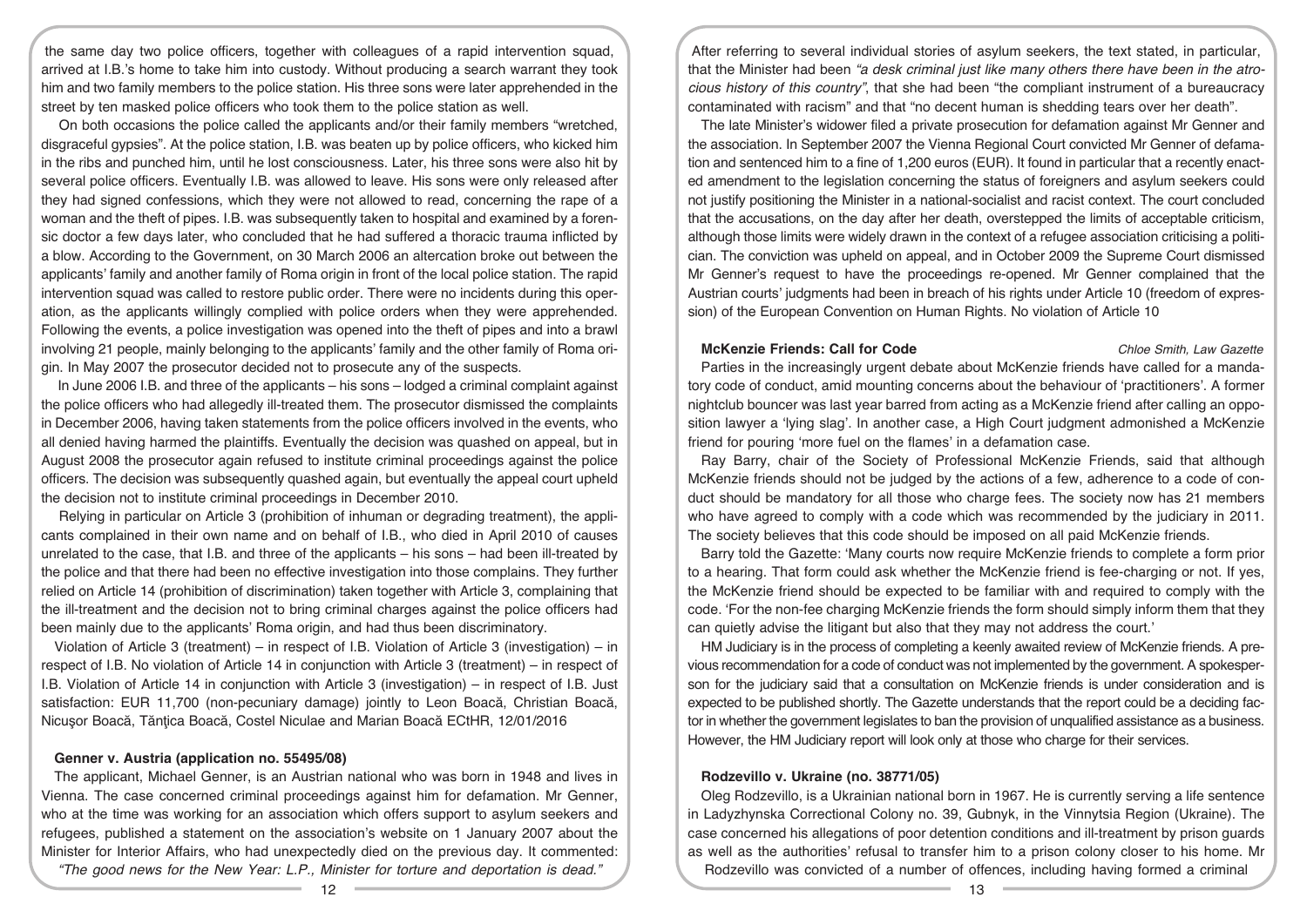association and having committed several murders and robberies, and sentenced to life imprisonment in January 2005. The judgment was upheld by the Supreme Court in October 2005.

Following his arrest in October 2003, he was placed in custody in the Dnipropetrovsk pre-trial detention centre, where he remained in detention until April 2007. Since May 2007 he has been detained in the Ladyzhynska Correctional Colony. He submits that he was kept in inhuman conditions in the pre-trial detention centre. In particular: for some time he had to share a ten-bed cell with 19 detainees; another cell, which he shared with one other inmate and where he had to spend most of the day, was located in the basement, with almost no daylight or fresh air and without basic furniture; the toilet was not separated from the living area and very close to the dining table; the cell was infested with rats; food was scarce and consisted mostly of bread and wheat cereal. As regards the correctional colony, he maintains in particular that he was not provided with any medical care. According to the Government's submissions, the conditions in both facilities were adequate.

Mr Rodzevillo also submits that on one occasion he was severely beaten by eight guards from the pre-trial detention centre. Since 2005 he has requested the authorities on numerous occasions to transfer him to a detention facility closer to his hometown of Simferopol, in order to facilitate visits by his parents and his minor son. On some occasions he was promised that his requests would be taken into account if space became available at an appropriate detention facility; on other occasions he was told that it was not possible to accommodate the requests.

Mr Rodzevillo complained of violations of Article 3 (prohibition of inhuman or degrading treatment) on account of the detention conditions and on account of his ill-treatment by the prison guards. Relying on Article 13 (right to an effective remedy) in connection with Article 3, he complained that he had had no effective remedy in respect of his complaints under Article 3. Finally, relying in substance on Article 8 (right to respect for private and family life), he complained of the refusal to transfer him to a detention facility closer to his hometown. Violation of Article 3 (inhuman and degrading treatment) - Violation of Article 13 in conjunction with Article 3 - Violation of Article 8 Just satisfaction: EUR 10,000 (non-pecuniary damage) and EUR 800 (costs and expenses)

## **Jeremy Bamber 55th Birthday**

Last week I turned 55 and I know I am lucky to have reached this age. I know my last thirty years have not seemed that great and to a point that's true but to moan is so self-indulgent when I think of all those poor flood victims who didn't deserve their lives to be turned upside down with events which may devastate their lives for years. Plus I've been watching the awful conflicts in Syria and Iraq and in so many Middle Eastern Countries, the awful deaths of civilians and troops; the displacement of peoples; the loss of everything, no one has done anything to deserve that, to suffer such dreadful loss, so here's me moaning about my miscarriage of justice and I feel that so many others have equal and worse things to deal with.

However I do have a point and it's maybe a little self-focused but justice around the world was and still is built on our so called "Great British Justice" but it's got flaws and because the system takes so long to fix them it exports those flaws all around the world. Human Rights, our leader's crow, have failed in this and that country, but they choose to be completely blind to the dreadful Human Rights failings in our own country. Not that it affects me too much right now, but the cuts in legal aid have really changed prison life in ways I'm not permitted to talk about in letters. Though these things are mild when compared to the Human Rights failings in our Criminal Justice System.

The State knows that my case is one that exposes a huge flaw in our Criminal Legal System,

but in not fixing it, they continue to export and promote a system, which isn't fit for purpose. In today's terminology it has a bad program fault that seeps infection throughout the whole system. My case if fixed, will improve the lives of many now and thousands in the future because it will make our Justice System better and almost honest, which it isn't at the moment. If they don't fix my case it proves the complete system is really corrupt because knowing and doing nothing is still corrupt.

So my birthday. Sure I'm almost old but I'm still fit and still fighting. The case is almost won and my freedom restored. I can't say why or how but people involved in getting me convicted should be packing bags ready for some time in jail and it's 100% fact this will happen, although I know in the coming weeks they will bluster and bleat many times, before as they have over the last 30 years. But, now we know that many just simply lied and lied and lied and disclosure has provided us with proof of that which cannot be denied.

So 2016 is the year where truth triumphs over all those mean and knowing lies. It sounds like I'm just saying this as some hollow bluster because I cannot say what we know. I'm "On advice" (a legal term) and allowed to say absolutely nothing but what I can say is that we now know the truth, almost the whole truth, almost, almost, and it won't be too long before it is stated before the Lord Chief Justice and other Senior Appeal Judges. Those who have lied are soon to be exposed and brought to justice and that is going to be my belated birthday present of that I do feel sure.

Jeremy Bamber: A5352AC, HMP Wakefield, Love Lane, Wakefield, WF2 9AG

**Roger Logan gets \$3.75 Million After Murder Conviction Overturned** Wall Street Journal New York City will pay \$3.75 million to a man who spent nearly 17 years in prison before his murder conviction was overturned, the city comptroller's office said Friday. Roger Logan, now 54 years old, was arrested in 1997 and convicted in 1999 for the shooting death of Sherwin Gibbons in Brooklyn's Bedford-Stuyvesant neighborhood. He was sentenced to 25 years to life in prison. In 2014, Mr. Logan was exonerated and released after a review by the Brooklyn district attorney's office found that testimony in the trial had been false and that evidence had been unlawfully withheld.

That year, Mr. Logan filed a notice of claim with the city seeking \$150 million, records show. Mr. Logan's case is the latest to be settled by the office of Comptroller Scott Stringer, the city's chief financial officer, who has sought to resolve such claims before they go to court. Mr. Stringer's office has settled eight pre-litigation claims for wrongful death or conviction—for a total of \$41.55 million—since 2014. "While it is impossible to put a price on the time Mr. Logan spent in prison, this settlement reflects the city's and Mr. Logan's desire to bring this matter to a close," Mr. Stringer said in a statement.

Last year, Mr. Logan settled a separate claim against New York state for \$2.975 million, his lawyer, Harold C. Baker, said. "The whole case was a horror show for him and his family," Mr. Baker said, adding that he was happy with the result of the negotiations with the city. Mr. Logan was "absolutely ecstatic" to hear of the settlement, Mr. Baker said. Mr. Logan's wife still has an outstanding notice of claim against the city seeking \$100 million in connection with her husband's conviction and incarceration, Mr. Baker said. In his pre-litigation filing against the city, Mr. Logan said he was threatened by detectives who forced him to sign a statement and later framed him for the murder.

While in prison in 2013, Mr. Logan, wrote to the Brooklyn district attorney's office asking that his case be reviewed. Mr. Logan's conviction was one of more than 70 cases that Brooklyn prosecutors flagged for review that involved former New York Police Department Detective Louis Scarcella. Mr. Scarcella has been accused by inmates and their lawyers of coercing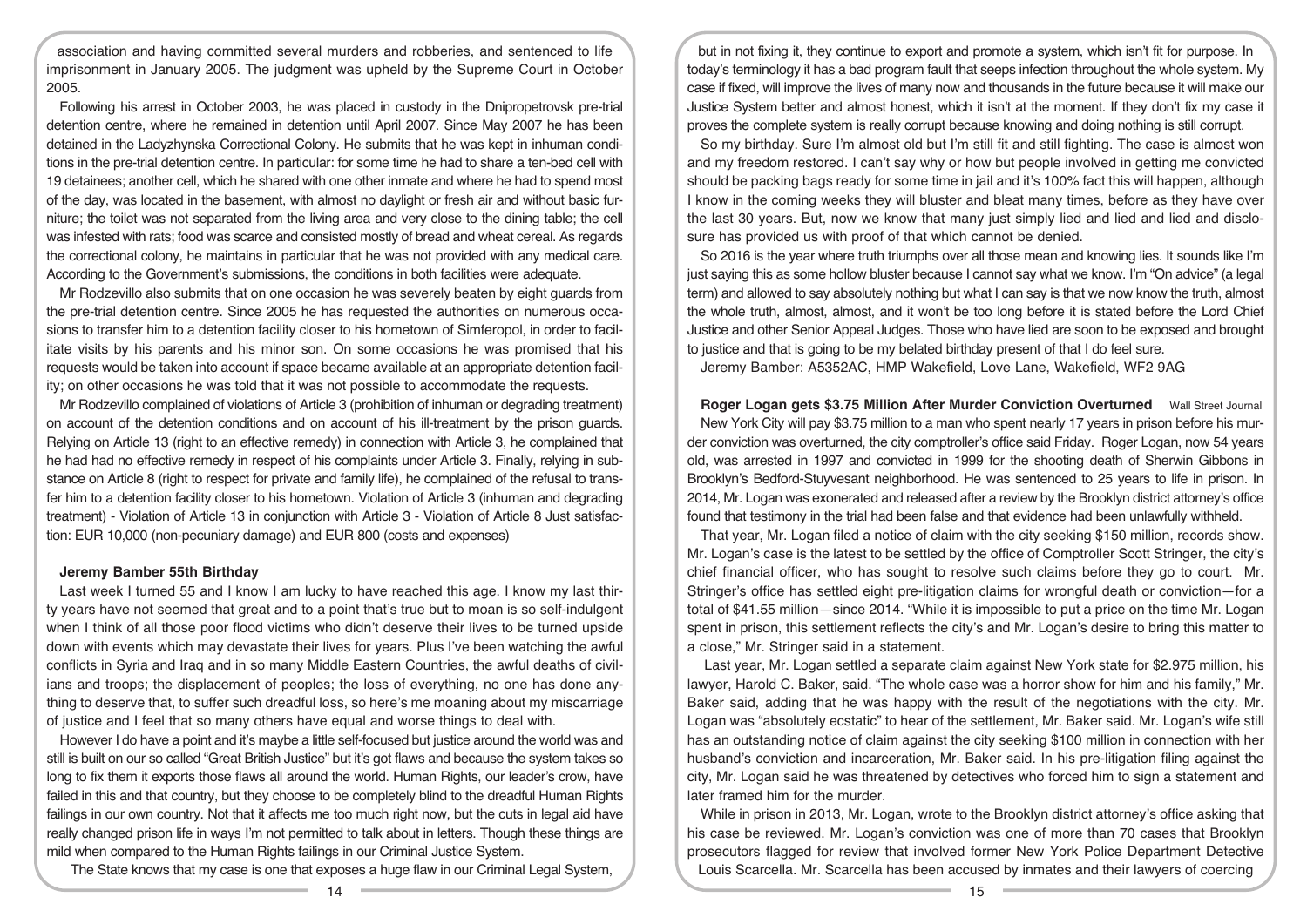confessions through threats and obtaining witness statements that were later discredited. Mr. Scarcella, who has retired, has previously denied wrongdoing and hasn't been charged with any crimes. The Brooklyn prosecutor's office has reviewed 35 cases involving

Mr. Scarcella and has so far overturned six convictions, but hasn't found any intentional wrongdoing by the former detective, a spokesman for the district attorney's office said. "No amount of money can undo the 17 years Roger Logan spent in prison for a crime he didn't commit, but I hope the award he received will help Mr. Logan and his family rebuild their lives," Mr. Thompson said. Since Kenneth Thompson became Brooklyn district attorney in 2014, his office's conviction review unit has overturned 17 convictions. "No amount of money can undo the 17 years Roger Logan spent in prison for a crime he didn't commit, but I hope the award he received will help Mr. Logan and his family rebuild their lives," Mr. Thompson said.

## **UK Must Drastically Reduce Use of Detention, Says Shaw Immigration Report**

Alan Travis, Guardian: An independent review into the welfare of immigration detainees commissioned by the home secretary has called for ministers to reduce "boldly and without delay" the 30,000 people detained each year. The report by Stephen Shaw, the former prisons and probation ombudsman, calls for a complete ban on the detention of pregnant women in immigration centres such asYarl's Wood. He says there should also be a "presumption against detention" of victims of rape and sexual violence, people with learning difficulties, and those with post-traumatic stress disorder.

The six-month review was commissioned by the home secretary, Theresa May, after years of criticism about the treatment of immigration detainees including incidents of deaths, self-harm and sexual abuse in Britain's 10 immigration removal centres. May tried to exclude any consideration of introducing a statutory time limit on the use of immigration detention, but Shaw makes clear his belief that the numbers should be reduced "both for reasons of welfare and to deliver better use of public money".

In a particularly damning finding, the report says that despite the rapid growth in the use of immigration detention in Britain – where 3,000 people are locked up at any given time and 30,000 pass through the system each year – there is no correlation between the number of people detained and the number of people lawfully deported. His report also highlights medical research showing that immigration detention itself can seriously damage the mental health of detainees. Shaw concludes that this finding has "evident ethical, policy and practical implications", and stresses the importance of curbing excessive periods of detention. He calls for rule 35, which is designed to screen torture victims out from detention, to be immediately scrapped due to strong evidence that it is not working, and for the closure of the Cedars centre near Gatwick, where children are detained with their families.

"There is too much detention; detention is not a particularly effective means of ensuring that those with no right to remain do in fact leave the UK; and many practices and processes associated with detention are in urgent need of reform," Shaw says in his conclusions. "Most of those currently in detention do not represent a serious [or any] risk to the public, and many represent a very low risk of noncompliance because of their strong domestic links to the UK," says Shaw, suggesting that a combination of tagging, residence and reporting restrictions, and promoting voluntary returns could be used instead.

The Refugee Council welcomed the Shaw report, saying he had shone a spotlight on the hidden, abhorrent and often unlawful treatment of vulnerable people inside Britain's shadowy immigration estate. Campaign group Freedom from Torture described it as a "stunning indictment" of immigration detention, and said he had vindicated their concerns about the operation of rule 35 doctors' reports.

Shaw's report was delivered to the home secretary in September 2015 but only published on Thursday 14th January 2016. The immigration minister, James Brokenshire, accepted that there should be a presumption against detention for a new category of "adults at risk", including sexual violence victims. However he stopped short of implementing an outright ban on the detention of pregnant women called for in the report. Brokenshire said immigration officials would respond to Shaw's concerns about the mental health of detainees by carrying out more detailed mental health needs assessments. The minister also announced a new drive to minimise the time detainees spend locked up before they leave the country "without the potential abuse of the system that arbitrary time limits could create. The government expects these reforms, and broader changes in legislation and policy to lead to a reduction of in the number of those detained, and the duration of detention before removal," said Brokenshire. The Shaw report is be followed by a fresh cross-party attempt to amend the current immigration bill to include a statutory 28-day time limit on the use of immigration detention.

#### **Inquest into the Death of Callum Brown, who Died at HMP Highpoint**

Callum Brown was 25 when he died at HMP Highpoint on 8 April 2013. He was found hanging in his cell by a fellow prisoner. The family are concerned that the prison officer unlocking Callum's cell on the morning of 8 April 2013 did not carry out a welfare check as required. Instead Callum's body was found by another prisoner. Callum had a history of self harm and was seen regularly by a mental health nurse at HMP Highpoint until the nurse went on leave a few months before he died. He was not seen again by anyone in the mental health team before his death, although he continued to be prescribed anti-depressant medication.

Callum asked for support from mental health services on several occasions, including in the weeks before his death. Callum's family are concerned to learn why Callum was removed from the mental health services caseload despite his requests for help, whether the system for providing mental health services at the time of Callum's death was adequate, and also whether the system for requesting and informing prisoners about appointments was fit for purpose.

Quote from Callum's mother Helen Carey: "I am concerned that Callum may not have received the appropriate mental health care while at Highpoint. I hope the inquest can provide some answers. I just don't want this to happen again to anyone else."

Quote from Deborah Coles, Co-Director at INQUEST: "INQUEST is greatly concerned at the high number of recent deaths at HMP Highpoint. There have been nine deaths since February 2013, four of which were self inflicted deaths. These deaths raise serious concerns about the management and implementation of suicide prevention policies and the provision of mental health services which must be scrutinised thoroughly at this inquest." INQUEST has been working with the family of Callum Brown since 2014. The family is represented by INQUEST Lawyers Group member Sara Lomri from Bindmans solicitors and Ruth Brander from Doughty Street Chambers.

#### **HMP Rochester – Some Deterioration**

Progress had stalled at HMP Rochester, said Nick Hardwick, Chief Inspector of Prisons. As he published the report of an unannounced inspection of the training prison in Kent. HMP Rochester holds around 740 adult and young adult male prisoners on a mix of old and new accommodation situated on a large site. Prisoners serve a full range of sentences from the relatively short up to life. At its last inspection in 2013, the prison was undergoing significant management and operational change as an early adopter of a benchmarking and efficiency programme. The prison was